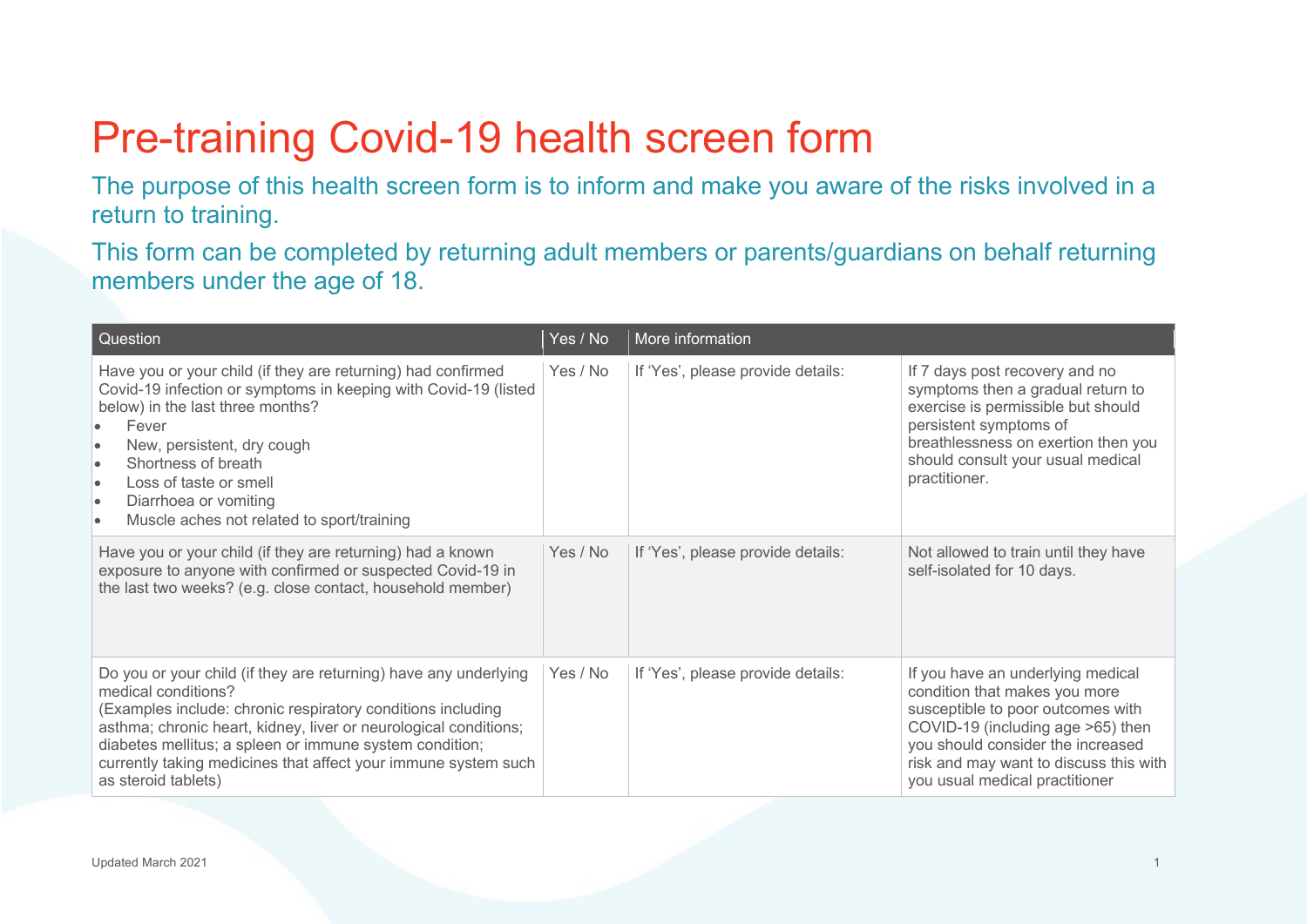| Do you or your child (if they are returning) live with or will you<br>knowingly come into close contact with someone who is<br>currently medically vulnerable if you return to the training<br>environment?              | Yes / No | If 'Yes', please provide details:<br>Please confirm the vulnerable person<br>has had at least one dose of the<br>Covid-19 vaccine. | This is an individual call but<br>awareness of risks and the<br>appropriate precautions should be<br>taken. One dose of the vaccine<br>significantly reduces the risk to a<br>vulnerable person. |
|--------------------------------------------------------------------------------------------------------------------------------------------------------------------------------------------------------------------------|----------|------------------------------------------------------------------------------------------------------------------------------------|--------------------------------------------------------------------------------------------------------------------------------------------------------------------------------------------------|
| Do you fully understand the information presented in the Covid-<br>19 Return To Training briefing and accept the risks associated<br>with returning to the training environment in relation to the<br>Covid-19 pandemic? | Yes / No |                                                                                                                                    | Additional explanation required in this<br>circumstance and if understanding is<br>not forthcoming they should be<br>advised not to train.                                                       |

Able to train: ☐ Yes | ☐ No

Sought Medical advice: □ Yes | □ No

Medical advice received (copy attached or brief summary captured below): □ Yes | □ No